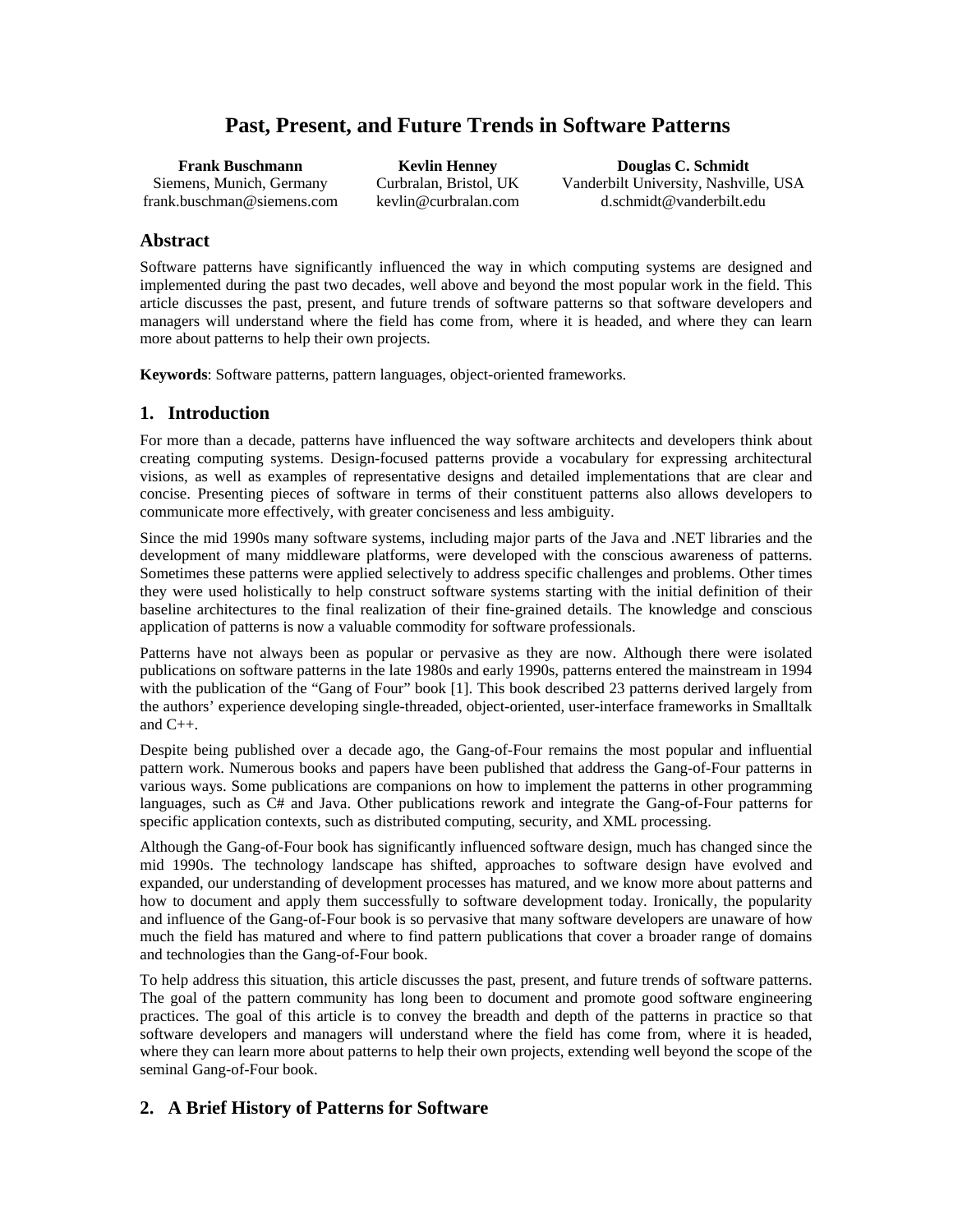In his 1999 keynote talk at the OOPSLA conference, philosopher of science James Burke noted that history rarely happens in the right order or at the right time, but the job of a historian is to make it appear as if it did. Likewise, this section summarizes key trends in the patterns literature during the past two decades, referencing relevant work during that period, though our list is far from exhaustive. More comprehensive references to the patterns literature is available at *http://hillside.net/patterns*.

#### **2.1. Stand-alone Patterns and Pattern Collections**

Inspired by the success of the Gang-of-Four book, much of the popular work on patterns in the mid- to late-1990s focused on *stand-alone patterns* and *pattern collections*. Stand-alone patterns are point solutions to relatively bounded problems that arise within specific contexts. Examples of popular stand-alone patterns include ITERATOR, which offers aggregate traversal without exposing aggregate representation details to callers, STRATEGY, which captures pluggable behavior, and WRAPPER FACADE, which encapsulates the functions and data provided by existing procedural APIs within more concise, robust, portable, and cohesive object-oriented interfaces.

Any significant software design inevitably includes many patterns, however, which means that a standalone pattern unusual in practice. The most obvious presentation of multiple patterns is in the form of a *pattern collection*. The most ambitious pattern collection to date is Grady Booch's ongoing work on the *Handbook of Software Architecture* (*http://www.booch.com/architecture*), which currently references  $\sim$ 2,000 patterns. Most pattern collections, including the Gang-of-Four book, are much more modest in size and ambition, however, often focusing on a particular kind of problem, context, or system, and numbering ~10s of patterns.

Many stand-alone patterns were initially created for—and honed by—writers' workshops at various "Pattern Language of Programming" (PLoP) conferences worldwide. For example, the PLoP and EuroPLoP pattern conferences in the USA and Europe have prospered and expanded to several new venues, including VikingPLoP in the Nordic countries, SugarLoafPLoP in Brazil, and KoalaPLoP in Australia. In a writers' workshop at a PLoP conference, authors read each others' patterns and discuss their pros and cons to help improve content and style. The most mature patterns from these various conferences can be found in the *Pattern Languages of Program Design* (PLoPD) book series, respective conference proceedings, online, or elaborated and incorporated into other books.

# **2.2. Pattern Relationships**

Patterns that represent the foci for discussion, point solutions, or localized design ideas can be used in isolation with some degree of success. Patterns are generally gregarious, however, in that they form relationships with other patterns. Any given application or library will thus make use of many related patterns. Three of the most common types of pattern relationships include:

- *Patterns complements*, where one pattern provides the missing ingredient needed by another or where one pattern contrasts with another by providing an alternative solution to a related problem. The goal of cooperative complements is to make the resulting design more complete and balanced. For example, DISPOSAL METHOD complements FACTORY METHOD by addressing object destruction and creation, respectively, in the same design. This complementary combination supports designs that retain encapsulation of resource lifecycle policies, such as pooling. Patterns may also find themselves in competition, such as the use of BATCH METHOD to access the elements of an aggregate object without exposing its underlying implementation. This pattern provides an alternative to ITERATOR that is more suitable for access in distributed environments, where the cost of remote access makes the cost of a conventional ITERATOR prohibitive. A BATCH METHOD accesses the elements of an aggregate in bulk, reducing roundtrip network costs.
- *Pattern compounds* capture recurring subcommunities of patterns that are common and identifiable enough that they can be treated as a single decision in response to a recurring problem. For example, the coincident application of two patterns, such as a COMMAND implemented as a COMPOSITE, is so common it can be named naturally and almost without thought as a single entity, such as COMPOSITE COMMAND. Another example is BATCH ITERATOR, which brings together two complementary patterns, ITERATOR and BATCH METHOD, to address the problem of remotely accessing the elements of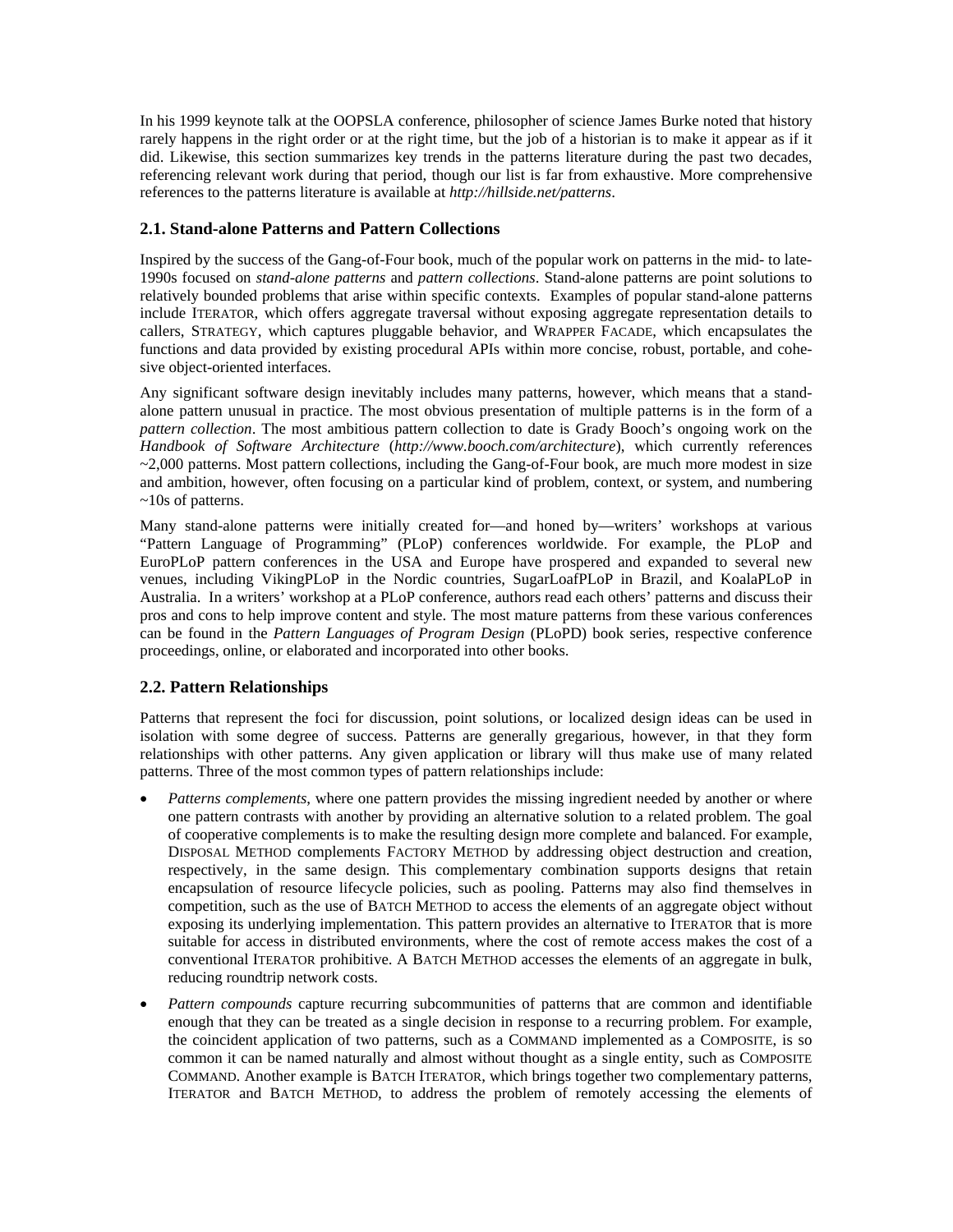aggregates with large numbers of elements. A BATCH ITERATOR refines the position-based traversal of an ITERATOR with a BATCH METHOD for bulk access of many, but not all, elements.

• *Pattern sequences* generalize the progression of patterns and the way a design can be established by joining together predecessor patterns to form part of the context of each successive pattern. For example, [2] presents a pattern sequence for communication middleware that joins together the BROKER, LAYERS, WRAPPER FACADE, REACTOR, ACCEPTOR-CONNECTOR, HALF-SYNC/HALF-ASYNC, MONITOR OBJECT, STRATEGY, ABSTRACT FACTORY, and COMPONENT CONFIGURATOR patterns into a pattern sequence. A pattern sequence captures the unfolding of a design or situation, pattern by pattern, and such a progression can also be illustrated with a *pattern story*, which is a concrete example of application of a pattern sequence.

#### **2.3. Pattern Languages**

As early as 1995, leading authors in the pattern community began documenting groups of patterns for specific software development domains, particularly telecommunication systems. As shown in the first several PLoPD books, these patterns were more closely related than the stand-alone patterns and pattern collections published earlier. In fact, some patterns were so closely related that they did not exist in isolation. The patterns were organized into *pattern languages* in which each pattern built upon and wove together other patterns in the language. From one point of view, pattern languages can be seen as the logical extrapolation of the pattern relationships described in the previous subsection; from another point of view, the pattern relationships described in the previous subsection can be seen as constrained and simplified aspects and subsets of pattern languages.

Pattern languages aim to provide holistic support for using patterns to develop software for specific technical or application domains, such as e-commerce or communication middleware. They achieve this goal by enlisting multiple patterns for each problem that can arise in their respective domains and weaving them together to define a generative and domain-specific, pattern-oriented software development process.

Many pattern languages are elaborations and decompositions of stand-alone patterns and pattern sequences. It is only natural that these languages build upon, and recursively unfold and strengthen, the core qualities of their constituent patterns. A prominent example of such a pattern language appears in the book *Remoting Patterns*, which decomposes the BROKER pattern from [3] into a fully fledged description of modern communication middleware architectures. When BROKER was described as a stand-alone pattern it could not be that expressive, but the remoting pattern language managed to reveal this generativity.

# **2.4. Domains and Technologies Documented by Patterns**

From the start, there has been an intimate relationship between patterns and frameworks, as evidenced by the many framework examples used to motivate patterns in the Gang-of-Four book. Experience has shown that mature frameworks exhibit high pattern density, making patterns an ideal descriptive tool for developing, evolving, and understanding frameworks. Beyond the interest in frameworks, the following domains and technologies are among those that have emerged as popular foci for pattern authors:

- *Distributed computing*. Distributed computing has been a popular focus for pattern authors for many years. For example, [2] presents an extensive pattern language for building distributed software systems. The language connects over 250 patterns that address topics ranging from defining and selecting an appropriate baseline architecture and communication infrastructure, to specifying component interfaces, their implementations, and their interactions. The patterns covered in the book also address key technical aspects of distributed computing, such as adaptation and extension, concurrency, database access, event handling, synchronization, and resource management.
- *Language- and domain-specific idioms*. Several programming styles have evolved and emerged over the past decade, including aspect-oriented software development, domain-driven design, model-driven software development, and generative programming. Each of these styles has its own patterns and best practices that distinguish programming in that style from other programming styles. Patterns and pattern collections have therefore been documented for these styles. Programming language idioms have been a common focus for published patterns, from Smalltalk to Python and from C++ to C#.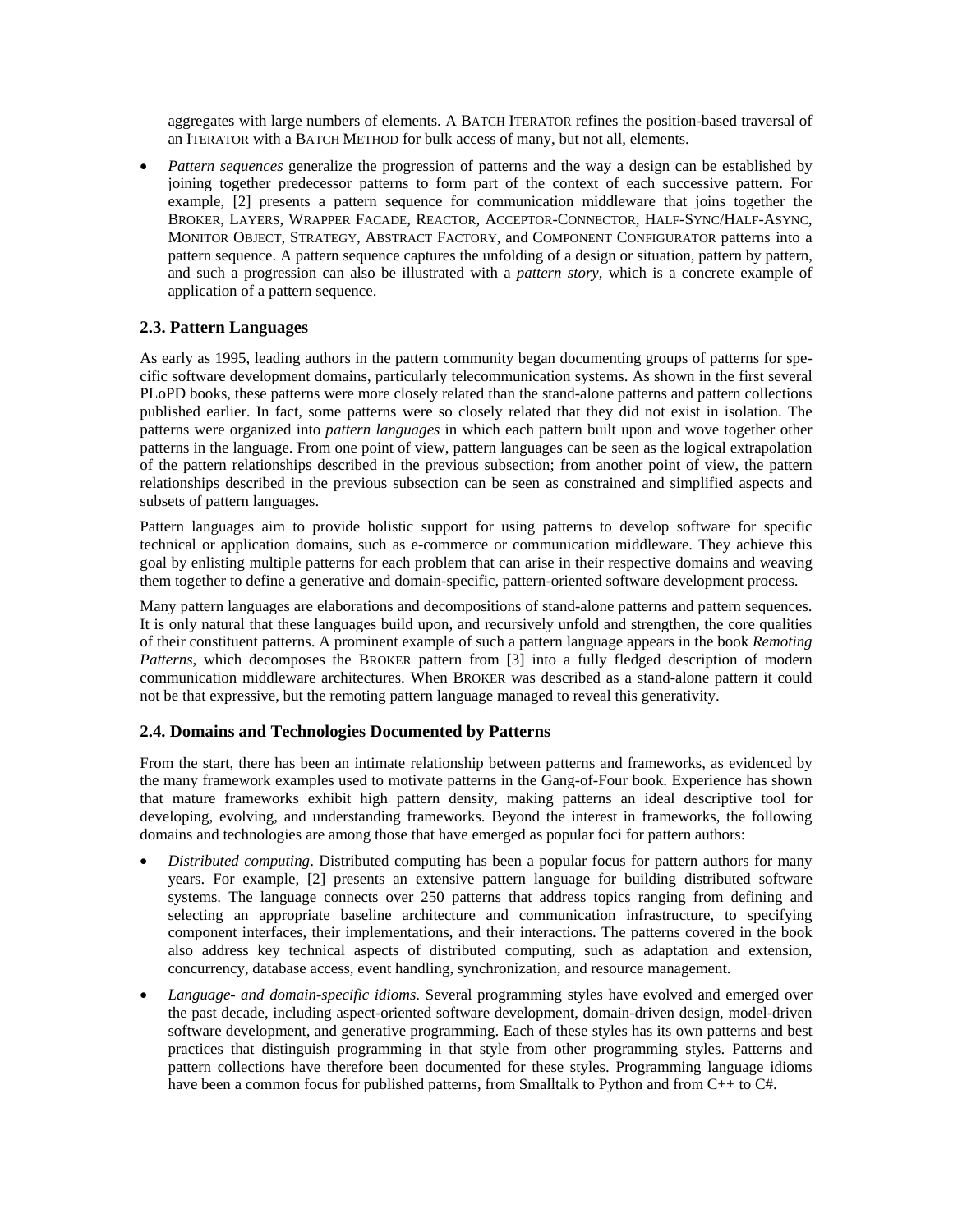- *Fault tolerance and fault management*. As software is increasingly integrated into mission- and safetycritical systems there is a clear need for robust techniques to meet user dependability requirements. Patterns on fault tolerance and fault management have therefore been an active focus over the past decade. Several recent books [4] contain patterns and pattern languages that address fault tolerance and fault management for systems with stringent operational requirements.
- *Security*. Security has been a topic for patterns since the beginning of this millennium, mirroring the growing emphasis on security in software systems in general. [5] documents a range of patterns and pattern languages for security-related areas, such as authentication, authorization, integrity, and confidentiality. Many patterns in this book had been documented in earlier pattern publications, mostly in the proceedings of PLoP conferences. [6] is another book published in the area of networked software security.
- *Embedded systems*. A rapidly growing part of applications, such as pacemakers, controllers for power plants, and flight-critical avionics systems, embed intelligence in physical devices and systems,. Since these applications are inextricably connected to the physical environment, they must be designed to satisfy physical demands and limitations, such as dynamics, noise, power consumption, and physical size, in a timely manner. [7][8] document patterns for addressing these constraints without losing all the benefits of abstraction.
- *Process and organizational structure*. Much work on pattern languages has focused on improving software development processes and organizations over the years. Some recent books [9][10] address certain types of software development processes, such as distributed, agile, test-driven, and domaindriven software development, as well as software refactoring and reengineering. [11] integrates existing patterns on software development processes and organizations into an interconnected pattern language.
- *Education*. Patterns and pattern languages are popular vehicle for teachers and consultants to convey their knowledge on the art of teaching programming and software engineering. Some of the many publications in this area appear in [12], as well as the website of the 'pedagogical patterns project' (*http://www.pedagogicalpatterns.org*), which provides a forum for disseminating and discussing teaching patterns, with a focus on teaching effective software practice.

Some addition domains and technologies that we believe will be covered by future pattern authors appear in Section 4, *Where Patterns May Go Tomorrow*.

# **3. Where Patterns Are Now**

In one sense, the original goal of the patterns community—to document and promote good software engineering practices—has been met to a significant extent. After more than a decade of experience in mining, documenting, and applying patterns, patterns are now established in mainstream software development practice. Patterns are used consciously in many production software projects and university curricula. Moreover, there is much more experience with the format used to document patterns, such as a deeper appreciation of the importance of capturing the forces that shape designs [13], compared with the format used in the Gang-of-Four book. We expect these trends to continue as developers increasingly understand the core patterns, as well as broaden their knowledge of the wealth of patterns and pattern languages available in the broader literature.

Although many software systems have succeeded by intentionally applying patterns, there have also been failures, due in large part to common misunderstandings about patterns, i.e., what they are and what they are not, what properties and purpose they have, their target audience, and the various pros and cons of using them. The pattern community has long been interested in understanding the underlying theories, forms, and methodologies of patterns, pattern languages, and their associated concepts to help codify knowledge about, understanding of, and effective application of, software patterns. The largest work in this area appears in [13], which integrates many facets of the pattern concept into a coherent whole.

Compared to the initial wave of pattern users following the publication of the Gang-of-Four book, software developers in general seem to have a better grasp of patterns than before, in terms of their experience using patterns effectively on software projects and their understanding of various aspects of the pattern concept. The quality of the published patterns and pattern languages has also generally increased. Most patterns and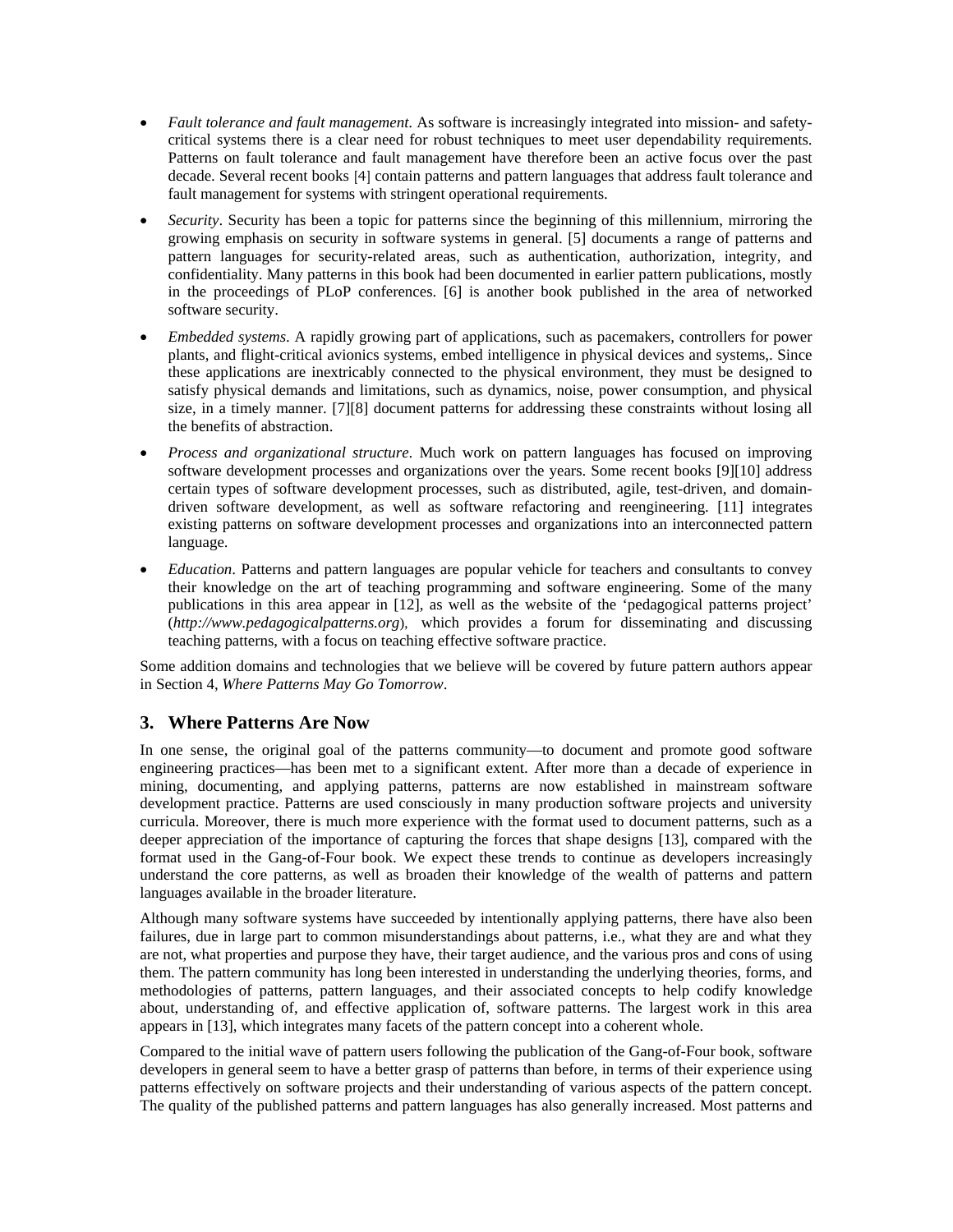pattern languages published in the past several years are more expressive, more comprehensive, more precise, and more readable than many patterns and pattern languages published in the past.

# **4. Where Patterns May Go Tomorrow**

Now that many software developers have some familiarity with the concept of patterns and how to apply patterns in their domains, that begs the question 'What is there now left to say about patterns?' We have been observing trends that shape the pattern literature and community, as well as forecasting the future of patterns every three to four since 1996 as part of our work on the *Pattern-Oriented Software Architecture* book series. This section presents our conjectures on future trends given the benefit of hindsight and our experience discovering, documenting, and applying patterns in practice.

We expect more technology- and domain-specific patterns and pattern languages will be documented. Not all technologies and domains of software development are yet addressed by patterns—and it may take decades to cover them all. In particular, patterns capture experience, and for newer domains and technologies this experience must first be gained, evaluated, and codified before effective patterns can be documented. The domains and technologies we predict will be addressed first include:

- *Service-Oriented Architecture (SOA)*. SOA is a style of organizing and utilizing distributed capabilities that may be controlled and owned by different organizations or groups. SOA is not a new concept, but it has become mainstream and ascended to buzzword status in recent years. The SOA approach builds upon many principles and technologies known from distributed computing and enterprise system integration, and can thus draw from a broad spectrum of existing patterns and pattern languages, such as those documented in [14][15]*.* Some SOA technologies, such as business process modeling, service orchestration, and ultra-large-scale systems, are still unexplored, however, and are not yet covered by corresponding documented patterns.
- *Generative software technologies*. The vast majority of patterns documented since the early 1990s have been mined from object-oriented software written in third-generation programming languages. Patterns and pattern languages, however, have already started to influence and support other software development approaches, in particular aspect-oriented software development (AOSD) and modeldriven software development (MDSD). In fact, we measure the maturation and acceptance of these approaches in terms of the degree to which their patterns and best practices are published in the literature. There have been some initial efforts to capture MDSD patterns associated with process and organization, domain modeling, tool architecture, and application platform development. We expect that the influence of patterns and pattern languages on aspect-oriented software development will be similar to that on model-driven software development.
- *Distributed real-time and embedded systems*. Developing high-quality distributed real-time and embedded systems is hard and remains somewhat of a 'black art.' A forthcoming book [16] documents patterns for developing distributed real-time and embedded software, based on material from pattern writing workshops at the OOPSLA and PLoP conferences. We expect the body of patterns for distributed real-time and embedded systems to continue to grow in the future since progress in this domain is essential for developing viable mission- and safety-critical applications.
- *Quality of service (QoS) for commercial-off-the-shelf (COTS)-based distributed systems*. To reduce development cycle-time and cost, such distributed systems are increasingly being developed using multiple layers of COTS hardware, operating systems, and middleware components. It is hard, however, to configure COTS-based systems that can simultaneously satisfy *multiple* QoS properties, such as security, timeliness, *and* fault tolerance. As developers and integrators continue to master the complexities of providing end-to-end QoS guarantees, we expect to see an increase in documented patterns that help others configure, monitor, and control COTS-based distributed systems that possess a range of interdependent QoS properties.
- *Mobile systems*. Wireless networks have become pervasive and embedded computing devices are become ever smaller, lighter, and more capable. Likewise, Internet services, ranging from Web browsing to on-line banking, are now accessed from mobile systems. Mobile systems present many challenges, however, such as managing low and variable bandwidth and power, adapting to frequent disruptions in connectivity and service quality, diverging protocols, and maintaining cache consistency across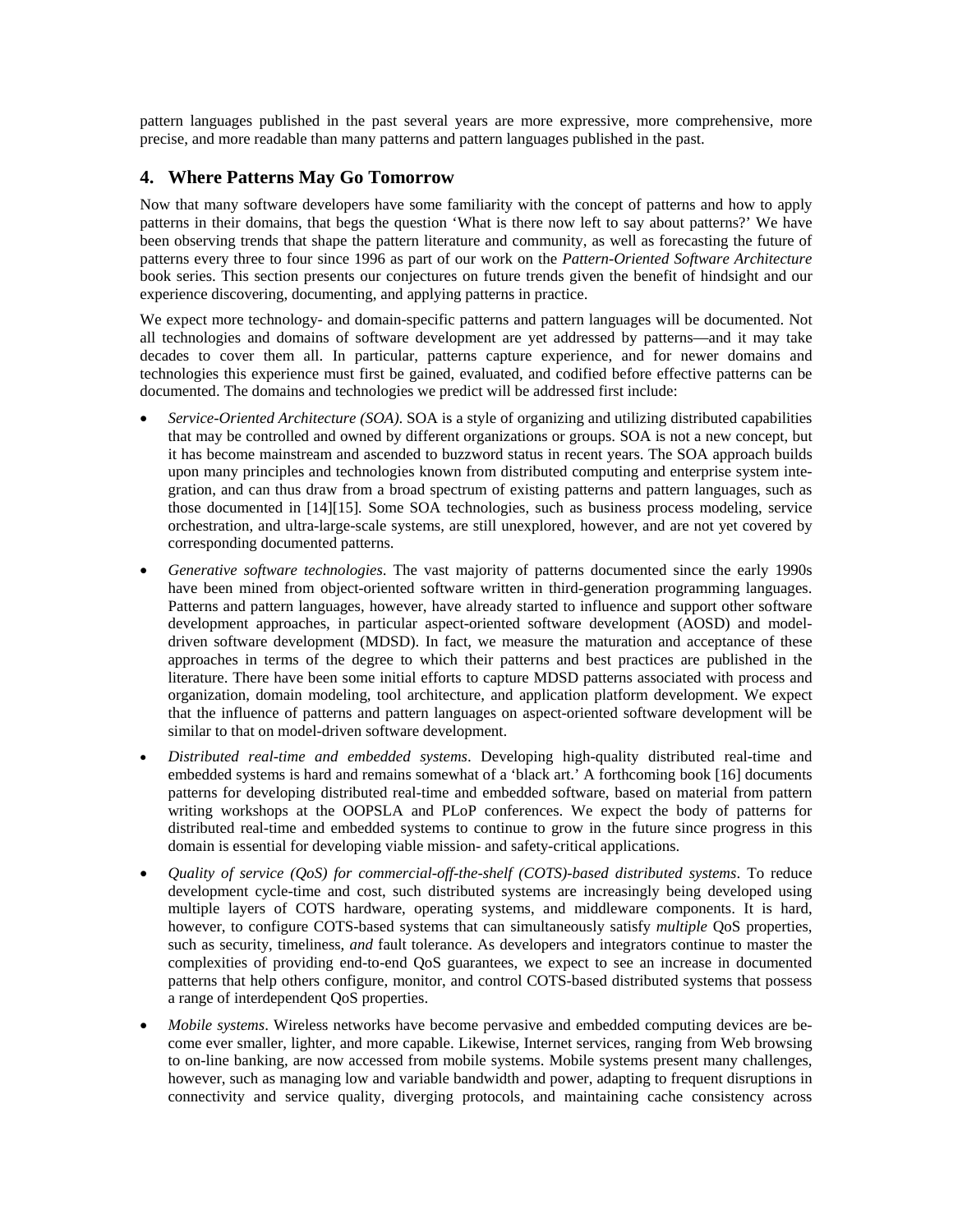disconnected network nodes. We expect that experienced mobile systems developers will document their expertise in pattern form to help meet the growing demand for best software development practices in this area.

- *Software architecture*. Despite an increase in the number of documented pattern languages, the software industry has no parallel to the comprehensive handbooks found in other design disciplines. Although the existing patterns literature has made steady progress towards creating handbooks for software engineers the final goal has not been reached. As mentioned earlier, Grady Booch has joined this effort and is collecting thousands of patterns to create a *Handbook of Software Architecture* that exposes their essential roles and relationships and permits comparisons across domains and architectural styles.
- *Group interaction*. Although many patterns for human-computer-human interaction have been published in the recent years, no integrated view of these patterns is yet available. Moreover, not all areas of group interaction in an electronic environment are yet covered by patterns—for example, virtual worlds and games that support massive numbers of players. Given the growing demand for electronic collaboration support, we therefore predict that more patterns and pattern languages will be published in the area of human-computer-human interaction in the near future.
- *Web 2.0.* The Web increasingly provides the context for more dynamic and open business models, where 'harnessing collective intelligence' becomes the means of business and next-generation Web (known as 'Web 2.0') becomes the medium. The initial set of Web 2.0 patterns documented by Tim O'Reilly (*www.oreillynet.com/pub/a/oreilly/tim/news/2005/09/30/what-is-web-20.html*) captures some key emerging and proven practices in this space. We predict that more patterns will be documented as experience in this domain grows.
- *Business transaction and e-commerce systems*. Many business information systems, such as accounting, payroll, inventory, and billing systems, are based on transactions. The rules for processing transactions are complex and must be flexible to reflect new business practices and mergers. Business systems must also handle increasingly large volumes of transactions on-line. The meteoric growth of ecommerce on the Web has exposed many business-to-business systems directly to consumers. Despite the importance of these systems, relatively little has been written about their robust and secure analysis, architecture, or patterns. We expect the body of patterns on transactions and e-commerce to grow.
- *Process and organizational structure*. The growing adoption of agile development processes and experience with these processes suggests we will continue to see a growth in corresponding pattern literature. Some of this literature will focus on macro-process aspects, such as overall lifecycle and interaction with the business, and some will focus on micro-process aspects, such as test-driven development, refactoring, and tool usage.
- *The Gang-of-Four*. Many books and papers have been published about the Gang-of-Four patterns in the past, with no end in sight. An entire secondary industry will continue to feed the unquenchable demand for ruminations about the Gang-of-Four work. Examples include companions on how to implement the patterns in other programming languages, essays on missing ingredients, alternative solutions, and the proper scope of the patterns, and discussions about whether one or other pattern is not a pattern, or is outdated. There is talk of a second edition of the Gang-of-Four book, although the time frame for its release has not been finalized.
- *Pattern theory*. Work on the underlying theory of the pattern concept will continue over the coming years, focusing on deepening the knowledge about known facets of the pattern concept, such as pattern sequences, and exploring new and most recent views onto it, such as "problem frames," which name, bound, and describe recurring types of problems. Although there is still much scope for consolidation, clarification, and communication of theoretical concepts, we believe that the most interesting trends in future are associated with the domains in which patterns are documented, rather than in theory surrounding patterns.

Patterns and pattern languages will also be published for areas other than those listed above. We believe, however, that these topics are the most promising based on our current knowledge of work in the field. Naturally, our predictions of the future of patterns above include a healthy dose of uncertainty and are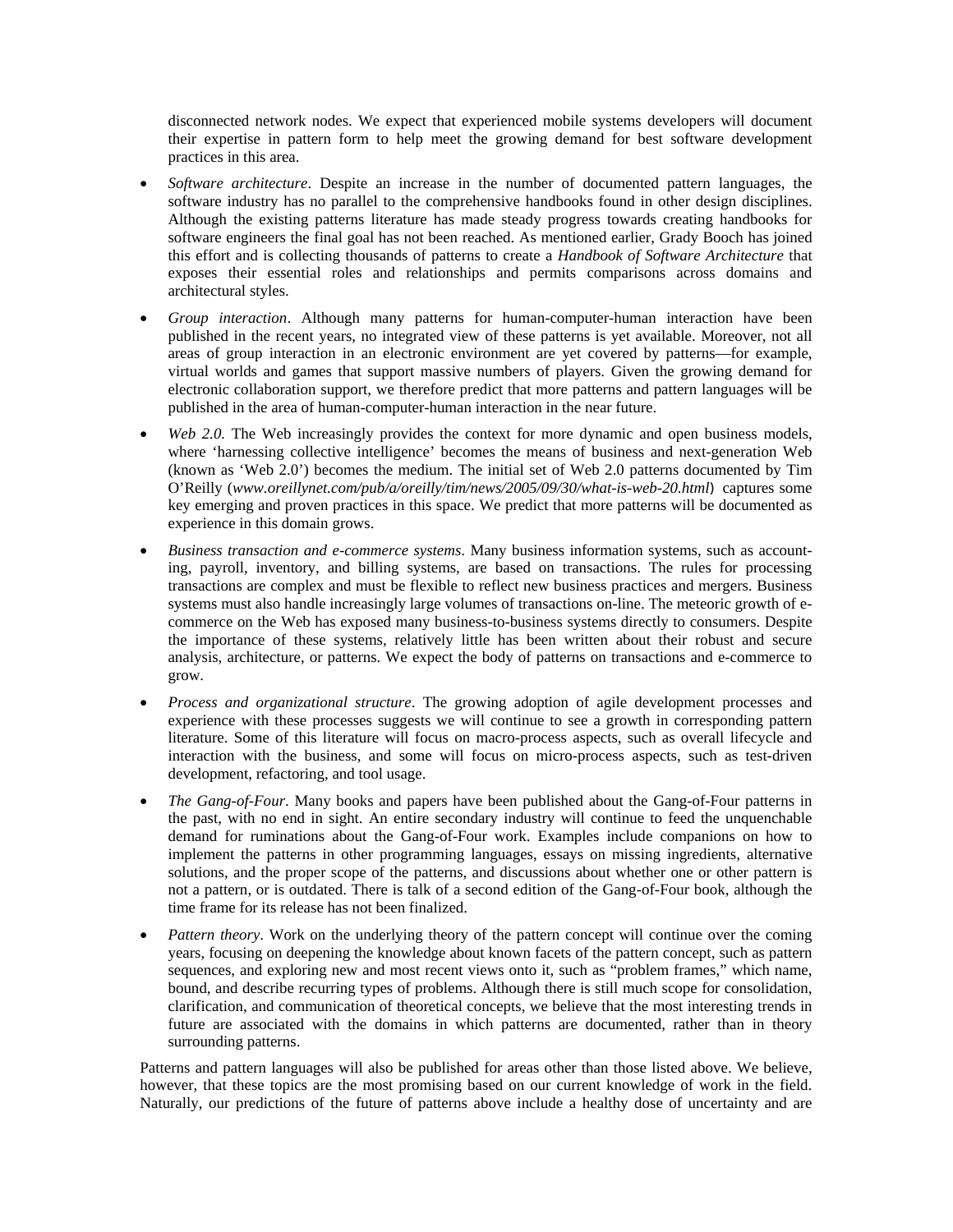based upon our knowledge of the pattern community, its ongoing and planned interests and research activities, insofar as we are aware of them, and the future directions we are personally involved with or that we consider most fruitful.

# **References**

- 1. E. Gamma, et al., *Design Patterns: Elements of Reusable Object-Oriented Software*, Addision Wesley, 2004.
- 2. F. Buschmann, et al., *Pattern-Oriented Software Architecture, Volume 4: A Pattern Language for Distributed Computing*, Wiley, 2007.
- 3. F. Buschman et al., *Pattern-Oriented Software Architecture, Volume 1: A System of Patterns* Wiley, 1996.
- 4. G. Utas, *Robust Communications Software: Extreme Availability, Reliability and Scalability for Carrier-Grade Systems*, Wiley 2005.
- 5. M. Schumacher et al., *Security Patterns: Integrating Security and Systems Engineering*, Wiley 2006.
- 6. C. Steel et al., *Core Security Patterns: Best Practices and Strategies for J2EE Web Services, and Identity Management*, Prentice Hall, 2005.
- 7. M. Pont, *Patterns for Time-Triggered Embedded Systems*, Addison-Wesley 2001.
- 8. J. Noble et al., *Small Memory Software, Patterns for Systems with Limited Memory*, Addison-Wesley, 2000.
- 9. E. Evans, *Domain-Driven Design*, Addison-Wesley 2003.
- 10. G. Meszaros, *XUnit Test Patterns: Refactoring Test Code*, Addison-Wesley, 2007.
- 11. J. Coplien et al., *Organizational Patterns of Agile Software Development*, Prentice Hall 2004.
- 12. D. Manolescu et al., *Pattern Languages of Program Design: Volume 5*, Addison-Wesley, 2006.
- 13. F. Buschmann, et al.,*Pattern-Oriented Software Architecture, Volume 5: On Patterns and Pattern Languages*, Wiley 2007.
- 14. M. Fowler, *Patterns of Enterprise Application Architecture*, Addison-Wesley 2002.
- 15. *G. Hohpe, et al., Enterprise Integration Patterns: Designing, Building, and Deploying Messaging Solutions, Addison-Wesley 2003.*
- 16. L. Dipippo et al, *Design Patterns for Distributed Real-Time Embedded Systems*, Springer 2007.

# **Author Bios**

Frank Buschmann is a Principal Engineer at Siemens Corporate Technology in Munich, Germany. His research interests include Object Technology, Software Platforms and Product Lines, Application Frameworks, and specifically Patterns. In his development work, Frank has lead the design and implementation of several large-scale industrial software projects, including business information, industrial automation, and telecommunication systems. Frank has published widely in areas like software architecture, software reuse, reflection, application frameworks, and patterns -- most visible in his coauthorship of four volumes in the "Pattern-Oriented Software Architecture" (POSA) series of books. Frank also served as a member of the ANSI C++ standardization committee X3J16 from 1992 to 1996.

Siemens AG Corporate Technology Software and Engineering CT SE 2 Otto-Hahn Ring 6 81739 Munich / Germany Phone: +49-89-636-49323 Fax: +49-89-636-45450 mailto: Frank.Buschmann@siemens.com